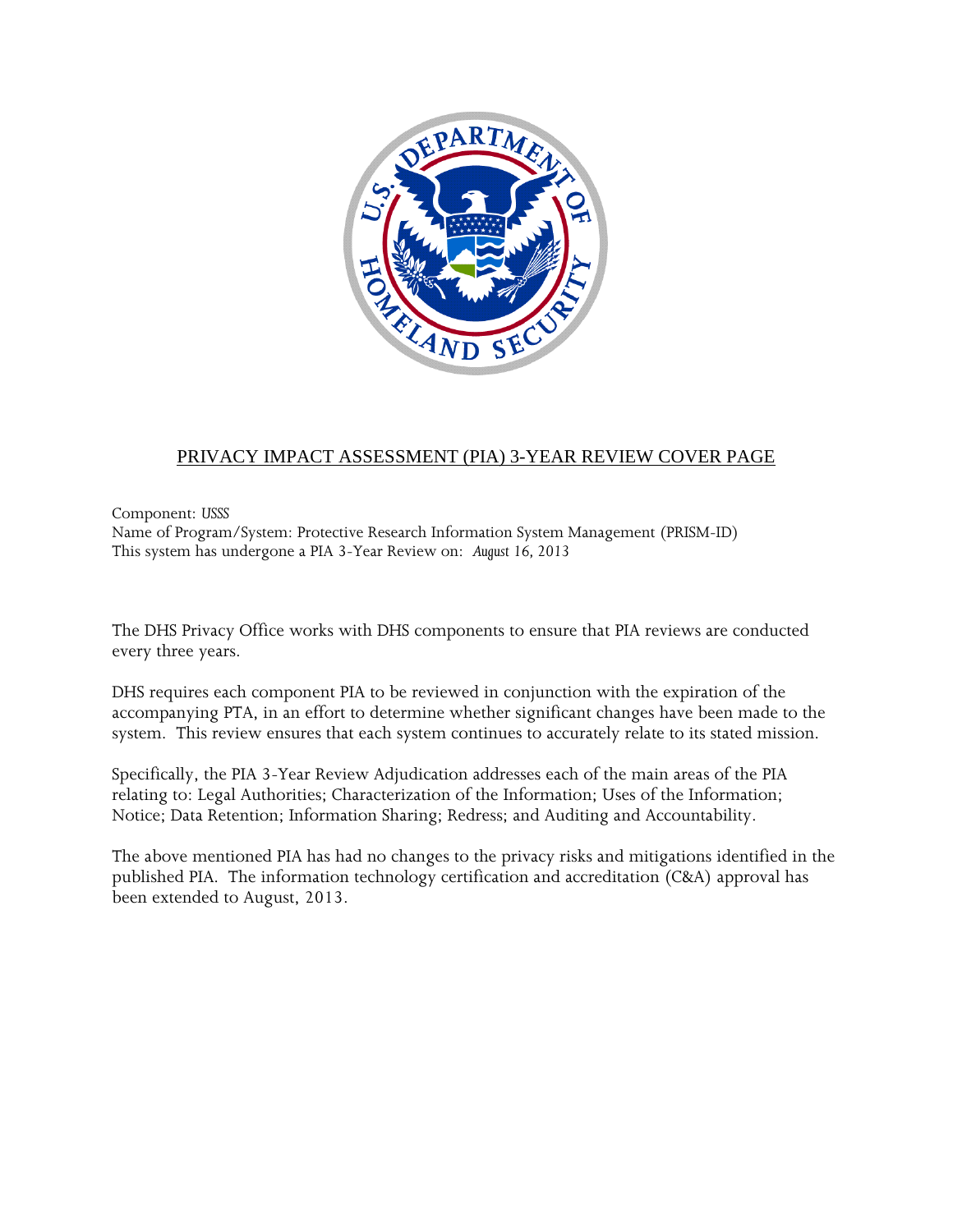



**Privacy Impact Assessment Update for the**

# **PRISM-ID**

**November 10, 2010**

**Contact Point Latita Payne Disclosure Officer U. S. Secret Service (202) 406-5838**

**Reviewing Official Mary Ellen Callahan Chief Privacy Officer Department of Homeland Security (703) 235-0780**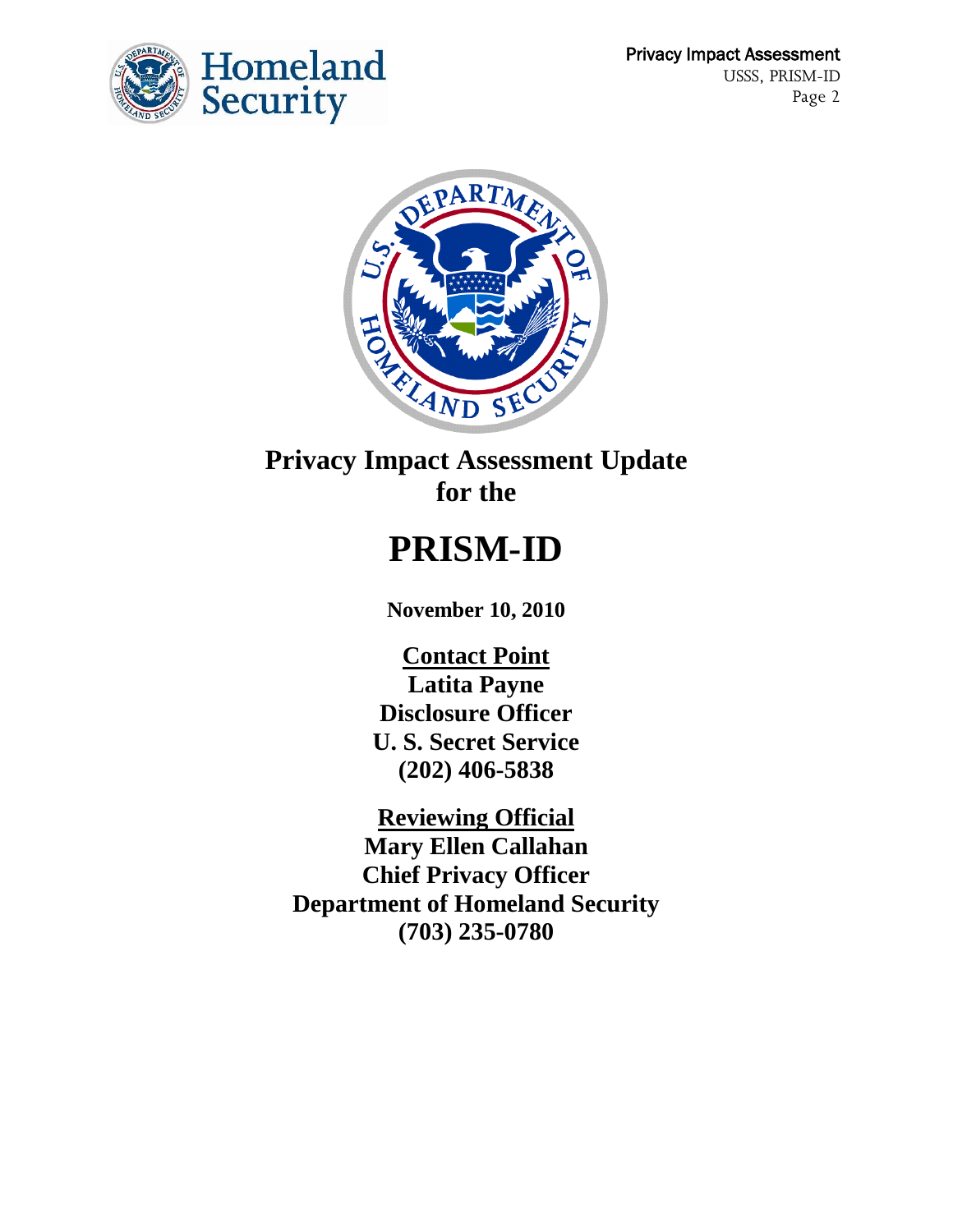

# **Abstract**

The United States Secret Service (Secret Service) has created and uses the Protective Research Information System Management (PRISM-ID) system to record information that in accordance with Secret Service criteria is required to assist the agency in meeting its protective mission that includes the protection of the President, Vice President, their immediate families, former Presidents and First Ladies, major candidates for the presidency and vice presidency, foreign heads of state visiting the United States, and other individuals authorized to receive Secret Service protection. This PIA is being conducted because PRISM-ID collects personally identifiable information (PII).

### **Overview**

The PRISM-ID system records data on threats, inappropriate or unusual behavior, and incidents that may impact the Secret Service's mission to protect persons, events, and facilities. The system also may contain PII on subjects of an investigation. PRISM-ID does not include information on individuals merely seeking access to protected facilities or sites unless they are the subject of an investigation or otherwise came to the attention of the Secret Service for threatening, inappropriate, or unusual behavior. Information may include criminal history, health history, employment history, military service history, education history, immigration status, and other personal information provided by the subject or others familiar with the subject.

Information from PRISM-ID is used to develop threat assessments to assist protective operations in creating a secure environment for Secret Service protected persons, events, and facilities. Use of the PRISM-ID system is restricted to personnel who need information to effectively perform their job functions.

Types of personally identifiable information (PII) that may be maintained in PRISM-ID include:

- Name and/or Alias;
- Address:
- E-mail Address;
- Date and/or Place of Birth;
- Social Security Number;
- Driver's License/State ID Number;
- Passport Number;
- Alien Registration Number;
- FBI and/or State Criminal Record Identification Number;
- Prisoner Number;
- Identification Numbers issued by other foreign or domestic government units; and/or
- Case Number.

Authorized headquarters users of PRISM-ID enter data into the system through use of a computer interface. Queries for information may be conducted based on PII or other administrative characteristics of the case such as employee assigned, open and close dates, dates of judicial action, protectee, type of incident, or date of activity. Queries of the PRISM-ID system are used to:

Develop threat assessments for protected persons by identifying cases of interest;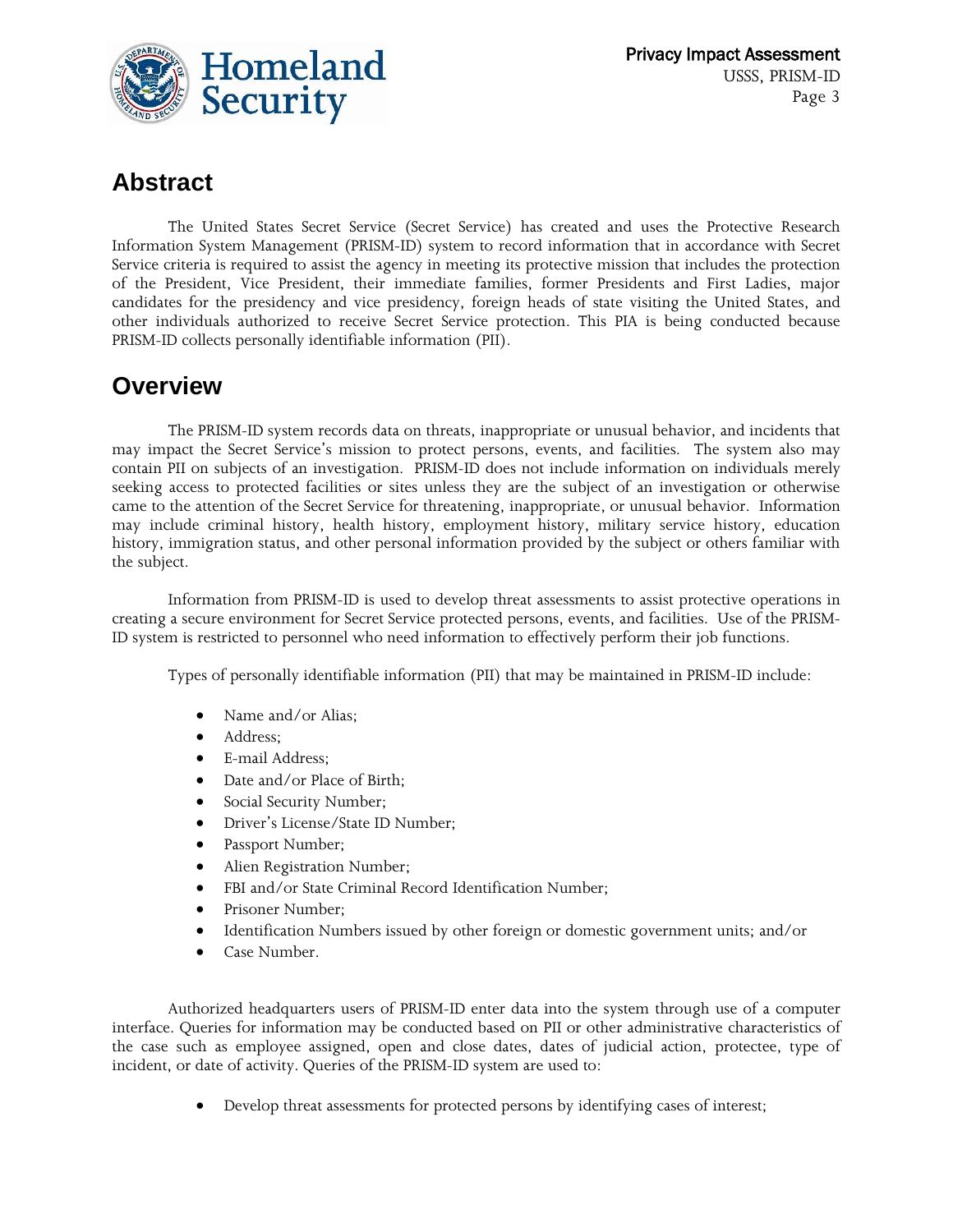

- Identify individuals who have previously come to the attention of the Secret Service;
- Identify suspects for investigations in which the subject is unknown;
- Report administrative case information to Secret Service management officials; and
- Report statistical case information to the Department of Homeland Security, Office of Management and Budget, and the U.S. Congress.

An example of a typical transaction would be an authorized user entering information into PRISM-ID to reflect the office assigned an investigation or a text summary of an incident. Examples of typical queries would be an authorized user entering query criteria to identify a subject by name; or to report how many cases were investigated in a particular city; or to identify how many subjects were arrested for violation of federal law in a given time period.

The Secret Service is authorized to collect information maintained in PRISM-ID pursuant to Title 18 U.S.C. §§ 3056 and 3056A.

### **Section 1.0 Characterization of the Information**

#### **1.1 What information is collected, used, disseminated, or maintained in the system?**

PRISM maintains PII and life history information of individuals where such information is required by the Secret Service in the performance of its protective responsibilities. Types of PII that may be maintained in PRISM-ID include:

- Name and/or Alias;
- Address:
- E-mail Address;
- Date and/or Place of Birth;
- Social Security Number;
- Driver's License/State ID Number;
- Passport Number;
- Alien Registration Number;
- FBI and/or State Criminal Record Identification Number;
- Prisoner Number;
- Identification Numbers issued by other foreign or domestic government units; and/or
- Case Number.

Information regarding protected person trips and events, such as time, place, and incidents occuring during the trip or event, and other administrative case information are also maintained in PRISM-ID.

### **1.2 What are the sources of the information in the system?**

U.S. Government agencies, foreign government agencies, federal, state, and local law enforcement, the media, public records, concerned citizens, and Secret Service personnel may serve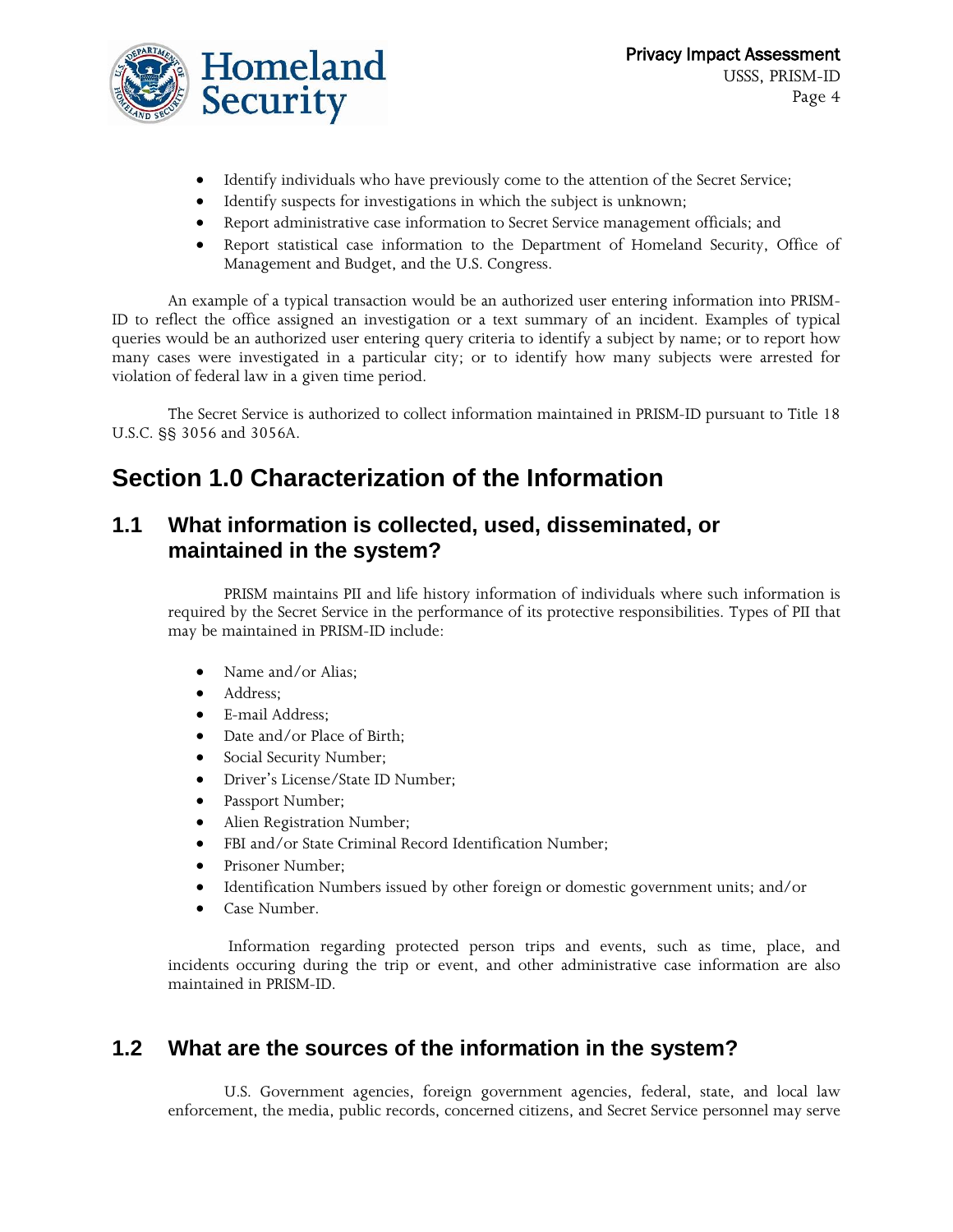

as sources of information for PRISM-ID. The information may be received via official report, queries of government and public record systems, unsolicited e-mails or telephone calls, or inperson meetings.

#### **1.3 Why is the information being collected, used, disseminated, or maintained?**

The information is required in support of the Secret Service protective mission. Data is collected in order to assess an individual, group, or incident that may pose a threat or potential threat to Secret Service protected persons, events, or facilities. The results of such investigations and/or assessments are disseminated to internal Secret Service customers, including protective details, to support their protective efforts.

#### **1.4 How is the information being collected?**

Information is collected through investigations and/or liaison activities conducted by Secret Service personnel or is provided to the Secret Service unsolicited. Secret Service personnel who are authorized and have access to the system enter the information directly into PRISM-ID.

#### **1.5 How will the information be checked for accuracy?**

The information is checked for accuracy during the course of the investigative process and again when information is entered into the PRISM-ID system, when discrepancies may be detected.

#### **1.6 What specific legal authorities, arrangements, and/or agreements defined the collection of information?**

The collection of the information is authorized by the Secret Service's protective authority contained in 18 U.S.C. §§ 3056 and 3056A.

#### **1.7 Privacy Impact Analysis: Given the amount and type of data collected, discuss the privacy risks identified and how they were mitigated.**

Privacy risks associated with PRISM-ID concern erroneous entry of an individual's PII into PRISM-ID. However, the risk is minimal because data is most often collected by Secret Service or other law enforcement officers directly from the individual during the course of an investigation based on voluntary cooperation. Data may also be obtained lawfully from public or law enforcement records (e.g., existing PRISM-ID or other agency records). Further, any adverse impact on individuals is mitigated because the Secret Service limits access to the data. Further, PII information is used for the limited purpose of enabling positive identification so that (a) the individual is identifiable during future interactions with the agency, (b) the individual is not erroneously identified as, or linked to, another individual, and (c) further investigation can be conducted (if necessary).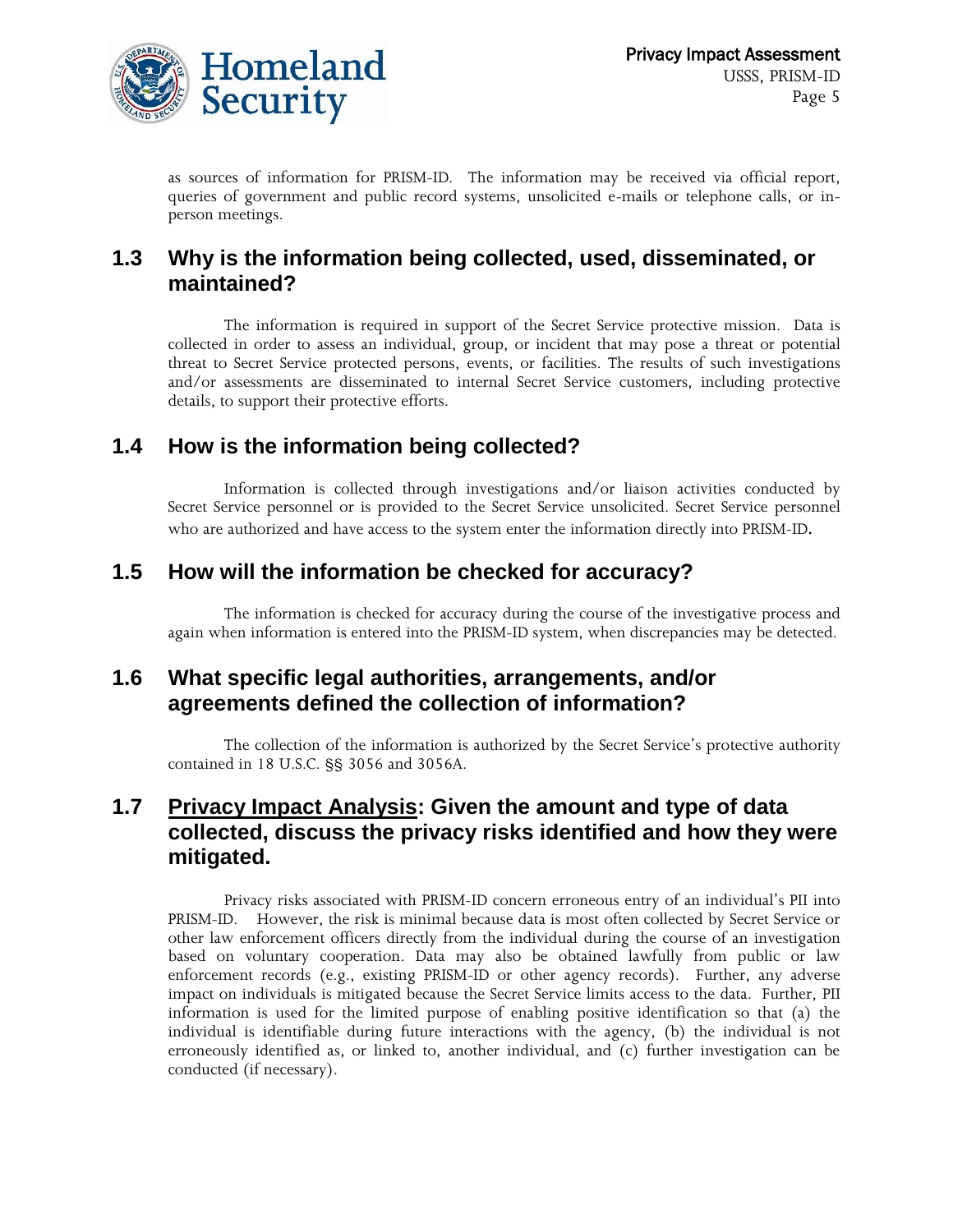

### **Section 2.0 Uses of the Information**

The following questions are intended to delineate clearly the use of information and the accuracy of the data being used.

#### **2.1 Describe the uses of information.**

The information is used to support the Secret Service in accomplishing its protective mission, specifically in development of threat assessments to assist in creating a secure environment for Secret Service protected persons, events, and facilities. The system supports this by enabling the Secret Service to identify individuals known to the Secret Service or other U.S. Government agency that may pose a risk of harm to protected persons, events, or facilities.

#### **2.2 What types of tools are used to analyze data and what type of data may be produced?**

The PRISM-ID system has built-in search functionality that may produce case information by case number, administrative information such as case assignments, controlling office, personally identifiable information, and other data elements extracted from the system.

#### **2.3 If the system uses commercial or publicly available data please explain why and how it is used.**

USSS collects information in the course of an investigation that may be obtained through commercially available sources such as LexisNexis Law Enforcement Solutions®. USSS uses such solutions to ascertain the location of subjects of investigations or persons of interest through public and proprietary LexisNexis databases. This information is used to develop preliminary leads that are subsequently investigated by special agents through personal interviews in order to verify accuracy of information. USSS is responsible for ensuring that public or commercial data is accurate to the extent possible before inputting it into PRISM.

#### **2.4 Privacy Impact Analysis: Describe any types of controls that may be in place to ensure that information is handled in accordance with the above described uses.**

The privacy risks associated with the uses of information are possible misuse and inappropriate dissemination of PII and the use of commercial data for a purpose other than the purpose for which it was collected. To mitigate these risks, this information is used for the limited purpose of developing preliminary leads that are subsequently investigated by special agents through personal interviews in order to identify subjects of investigation or their possible whereabouts.

To further mitigate these risks, the Secret Service has implemented the following security measures:

- 1. Identification/Authentication establishes user accountability and validity of identification;
- 2. Auditing records user activity for after the fact investigation of all transactions;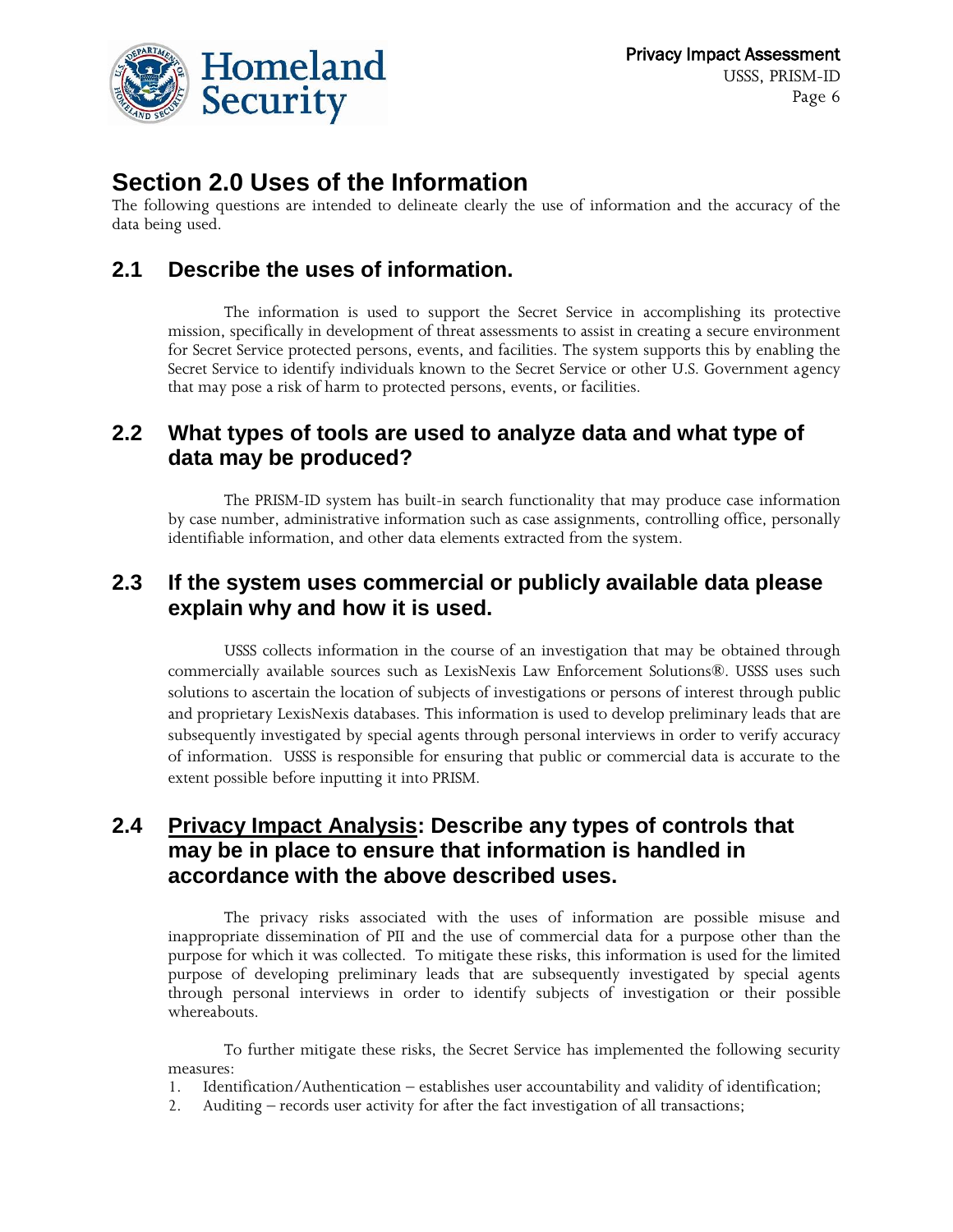

- 3. Accountability enables security-relevant activities on a system to be traced to individuals who may then be held responsible for their actions;
- 4. Access Control access is limited only to authorized programs and/or systems.
- Also, only users who need the information to effectively perform their job functions can gain access to PRISM-ID using a PRISM-ID user and password to view the data;
- 5. Confidentiality assures that information is not made available or disclosed to unauthorized individuals, entities, or processes;
- 6. Integrity assures that information has not been altered or destroyed in an unauthorized manner; PRISM-ID login includes a security warning to users concerning the appropriate use of the system's data.

All Secret Service employees and contractors are trained on the appropriate use of PII as well. Access to PRISM-ID is also limited to Secret Service employees who need access to effectively perform their jobs.

# **Section 3.0 Retention**

The following questions are intended to outline how long information will be retained after the initial collection.

#### **3.1 What information is retained?**

All collected information that is entered in PRISM-ID, as outlined in Section 1.1, is retained. Such information may include specific information about an action or incident that brought an individual to Secret Service attention, PII on the subject of an investigation or other individuals related to the investigation, and other personal history of the individual investigated are retained.

#### **3.2 How long is information retained?**

The Secret Service retains the information no longer than is useful or appropriate for carrying out the information dissemination, collaboration, or investigation purposes for which it was originally collected. Information which is collected that becomes part of a protective intelligence case is retained in PRISM-ID for a period which corresponds to the specific case type developed.

As submitted to NARA, the disposition for the system's Master File (comprising records of threats, unusual behavior, and background information pertaining to persons, incidents, groups of interest, and trips or events) reflects a 20 year retention.

#### **3.3 Has the retention schedule been approved by the component records officer and the National Archives and Records Administration (NARA)?**

Investigative records produced by the system are retained and disposed of in accordance with various disposition schedules approved by the Secret Service Chief Records Officer and the National Archives and Records Administration. Consistent with requirements contained within 36 CFR § 1234, efforts to schedule PRISM-ID as a distinct electronic system are ongoing and final approval is anticipated in the near future.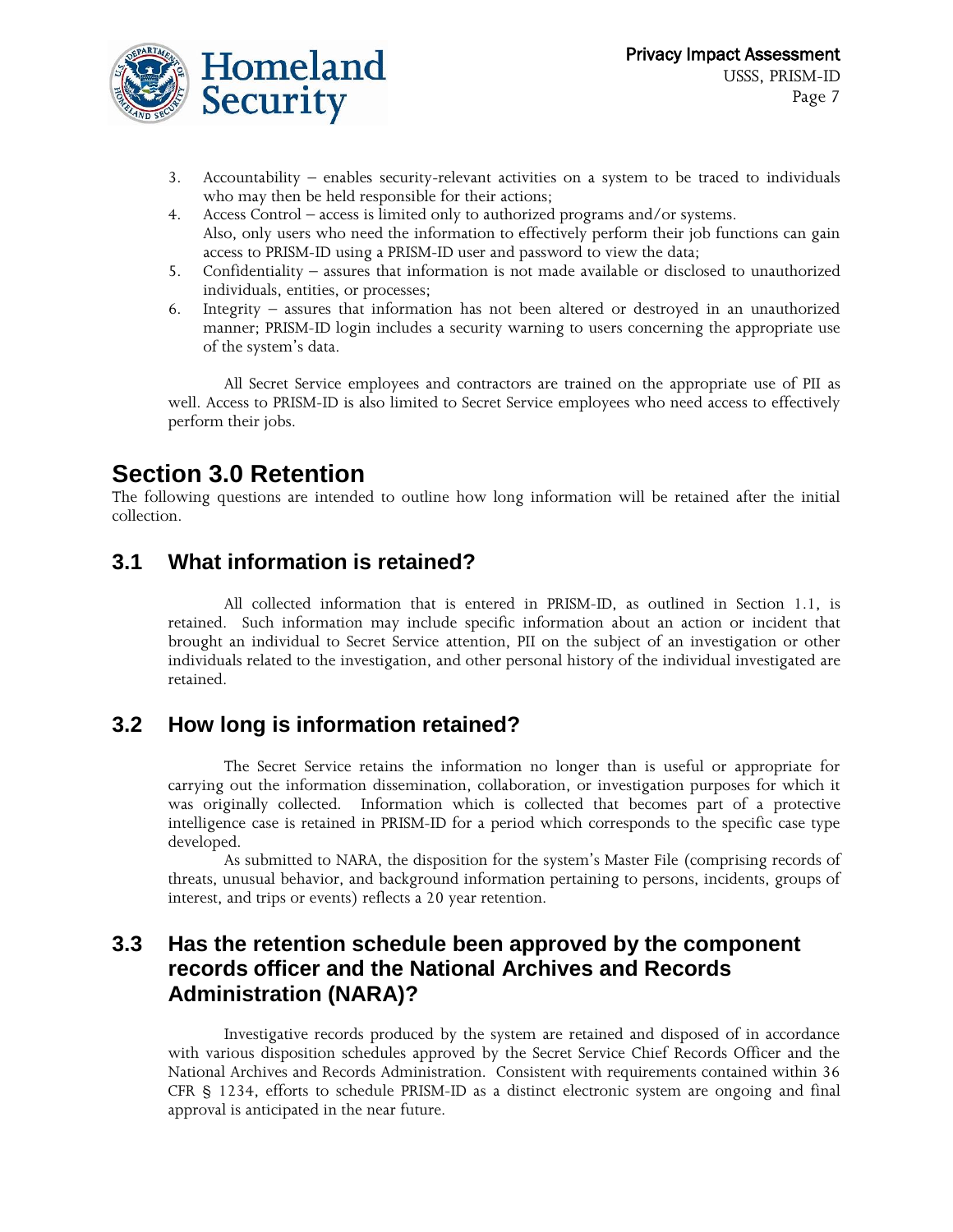

As submitted to NARA, the disposition for the system's Master File (comprising records of threats, unusual behavior, and background information pertaining to persons, incidents, groups of interest, and trips or events) reflects a twenty year retention.

#### **3.4 Privacy Impact Analysis: Please discuss the risks associated with the length of time data is retained and how those risks are mitigated.**

Risks associated with data retention are mitigated by restricting access to the information in PRISM-ID. Only Secret Service employees requiring access to PRISM-ID to complete their work functions are allowed access to the system. Also, specific searches, based upon when a record was established, are performed on a recurring basis to determine files requiring deletion.

### **Section 4.0 Internal Sharing and Disclosure**

The following questions are intended to define the scope of sharing within the Department of Homeland Security.

#### **4.1 With which internal organization(s) is the information shared, what information is shared and for what purpose?**

PRISM-ID information is shared within the Secret Service and DHS departmental offices and component agencies to the extent required to enable authorized officials to complete their functions and responsibilities. Authorized officials may include those with a need-to-know PRISM-ID information so that they may provide effective protection of persons, events, or facilities; investigate potential criminal activity; or ensure the protection of National Security Information.

#### **4.2 How is the information transmitted or disclosed?**

PRISM-ID information is shared via in-person or telephonic contact, fax, or email.

#### **4.3 Privacy Impact Analysis: Considering the extent of internal information sharing, discuss the privacy risks associated with the sharing and how they were mitigated.**

Privacy risks associated with internal sharing of the data is unauthorized access to, or disclosure of, PII contained in PRISM-ID. To mitigate this risk, access to the system is limited to only Secret Service employees with a need-to-know. DHS policies and procedures are in place to limit the use of and access to all data in PRISM-ID to the purposes for which it was collected. All authorized users must log on using a two-factor authentication. Computer security concerns are minimized by the fact that the information shared internally remains within the DHS environment. An audit trail is kept for system access and all transactions that request, create, update, or delete information from the system. The audit trail/log, which includes the date, time, and user for each transaction, is secured from unauthorized modification, access, or destruction.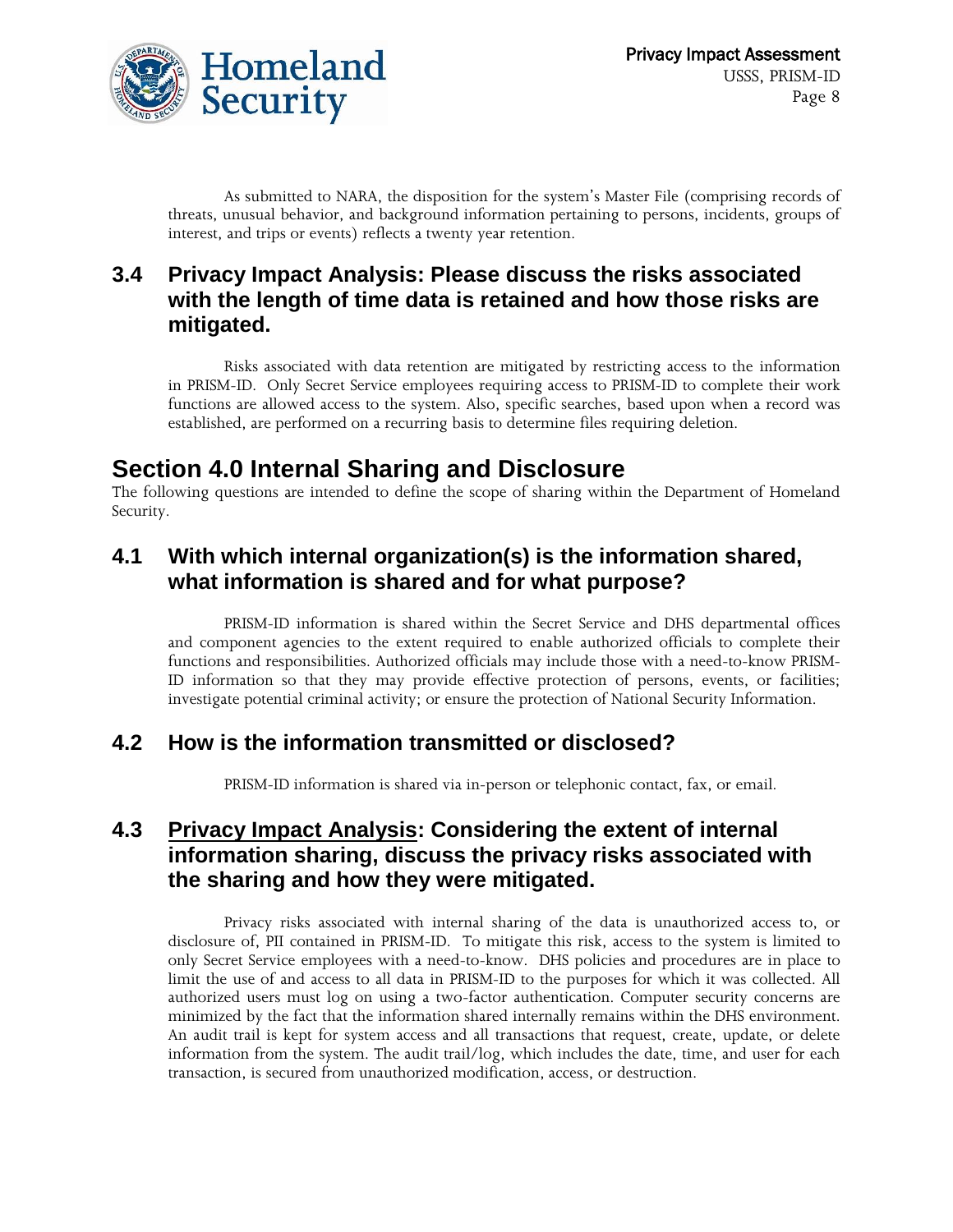

All DHS employees and contractors are required to follow DHS Management Directive (MD) Number: 11042, *Safeguarding Sensitive But Unclassified (For Official Use Only) Information,* May 11, 2004. This guidance controls the manner in which DHS employees and contractors must handle Sensitive but Unclassified/For Official Use Only Information. All employees and contractors are required to follow Rules of Behavior contained in the DHS Sensitive Systems Handbook. Additionally, all DHS employees are required to take annual computer security training, which includes training on appropriate use of sensitive data and proper security measures.

# **Section 5.0 External Sharing and Disclosure**

The following questions are intended to define the content, scope, and authority for information sharing external to DHS which included Federal, state and local government, and the private sector.

#### **5.1 With which external organization(s) is the information shared, what information is shared and for what purpose?**

Personally identifiable information and/or summary investigative information maintained in PRISM-ID may be shared with federal, state, and local law enforcement agencies, other foreign and domestic government units, and with private entities on a need-to-know basis to support protective investigations and assignments by the Secret Service. However, any information maintained in PRISM-ID may be shared in accordance with the purposes and routine uses specified in the Secret Service's System of Records Notice DHS/USSS-004 (Protection Information System, 73 FR 77733) in support of the Secret Service protective mission.

#### **5.2 Is the sharing of personally identifiable information outside the Department compatible with the original collection? If so, is it covered by an appropriate routine use in a SORN? If so, please describe. If not, please describe under what legal mechanism the program or system is allowed to share the personally identifiable information outside of DHS.**

The sharing of PII data outside the Department is compatible with the original collection and is consistent with the routine uses contained in the Secret Service's System of Records Notice DHS/USSS-004 (Protection Information System, 73 FR 77733). PRISM-ID information is shared with law enforcement and other U.S. Government agencies with a protective mission or other federal/state/local government or health officials who, by their jurisdictional responsibilities, have a need-to-know. Personally identifiable information and/or summary investigative information may be shared. To the extent that information may be released pursuant to any other routine uses, such release may only be made if it is compatible with the purposes of the original collection, as determined on a case-by-case basis.

#### **5.3 How is the information shared outside the Department and what security measures safeguard its transmission?**

Secret Service transmits information in a variety of ways, including electronically, in oral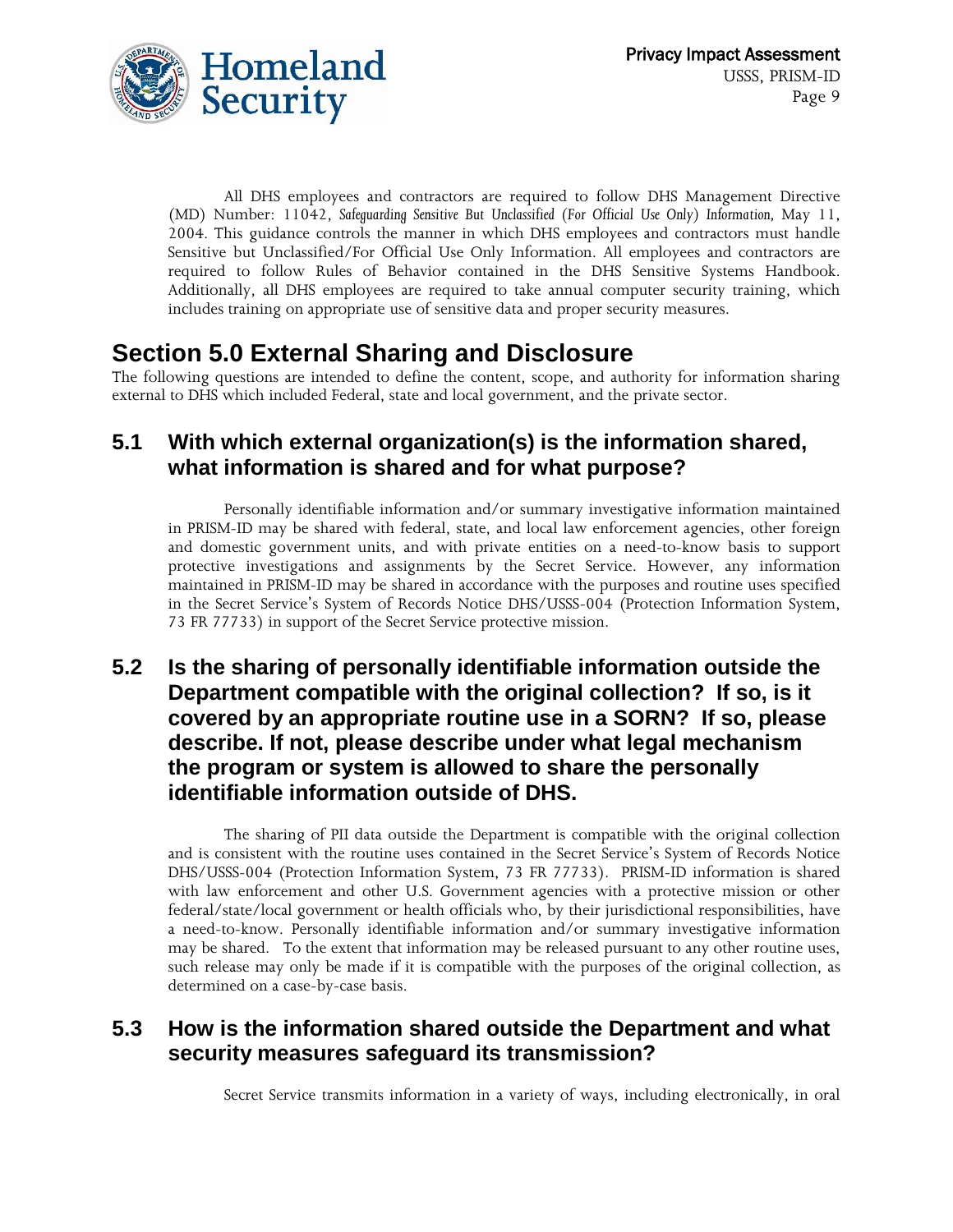

briefings, and interviews, in writing, or by telephone. The method of transmission depends on the nature and sensitivity of the information, privacy interests, status of the investigation, and/or confidentiality.

Only Secret Service employees who need the information to effectively perform their job functions can gain access to PRISM-ID. Any information shared by Secret Service employees with organizations outside the Secret Service is required to be appropriately secured pursuant to the Office of Management and Budget Memorandums 06-15, Safeguarding Personally Identifiable Information, and 06-16, Protection of Sensitive Agency Information.

Secret Service developed and implemented PRISM-ID in accordance with approved security guidelines.

#### **5.4 Privacy Impact Analysis: Considering the external sharing, explain the privacy risks identified and how they were mitigated?**

The privacy risk identified is the disclosure of personally identifiable information to an unauthorized recipient. To mitigate this risk, disclosure may only be made by authorized Secret Service employees engaged in protective activities who are trained on the use of PRISM-ID. Authorized Secret Service users of PRISM-ID may only share the data with law enforcement and other U.S. Government agencies with a protective mission or other federal/state/local government or health officials who, by their jurisdictional responsibilities, have a need-to-know.

### **Section 6.0 Notice**

#### **6.1 Was notice provided to the individual prior to collection of information?**

The System of Records Notice DHS/USSS-004 (Protection Information System, 73 FR 77733) provides notice regarding the collection of information and the routine uses associated with the collection the information. Notice to individuals prior to collection of information is not feasible in that it could impede law enforcement investigation. The final rule for the system of records officially exempts the system from portions of the Privacy Act.

#### **6.2 Do individuals have the opportunity and/or right to decline to provide information?**

Individuals have no right to decline to have their information collected, stored, and maintained in this system.

#### **6.3 Do individuals have the right to consent to particular uses of the information? If so, how does the individual exercise the right?**

Individuals do not have the right to consent to particular uses of the information maintained in PRISM-ID.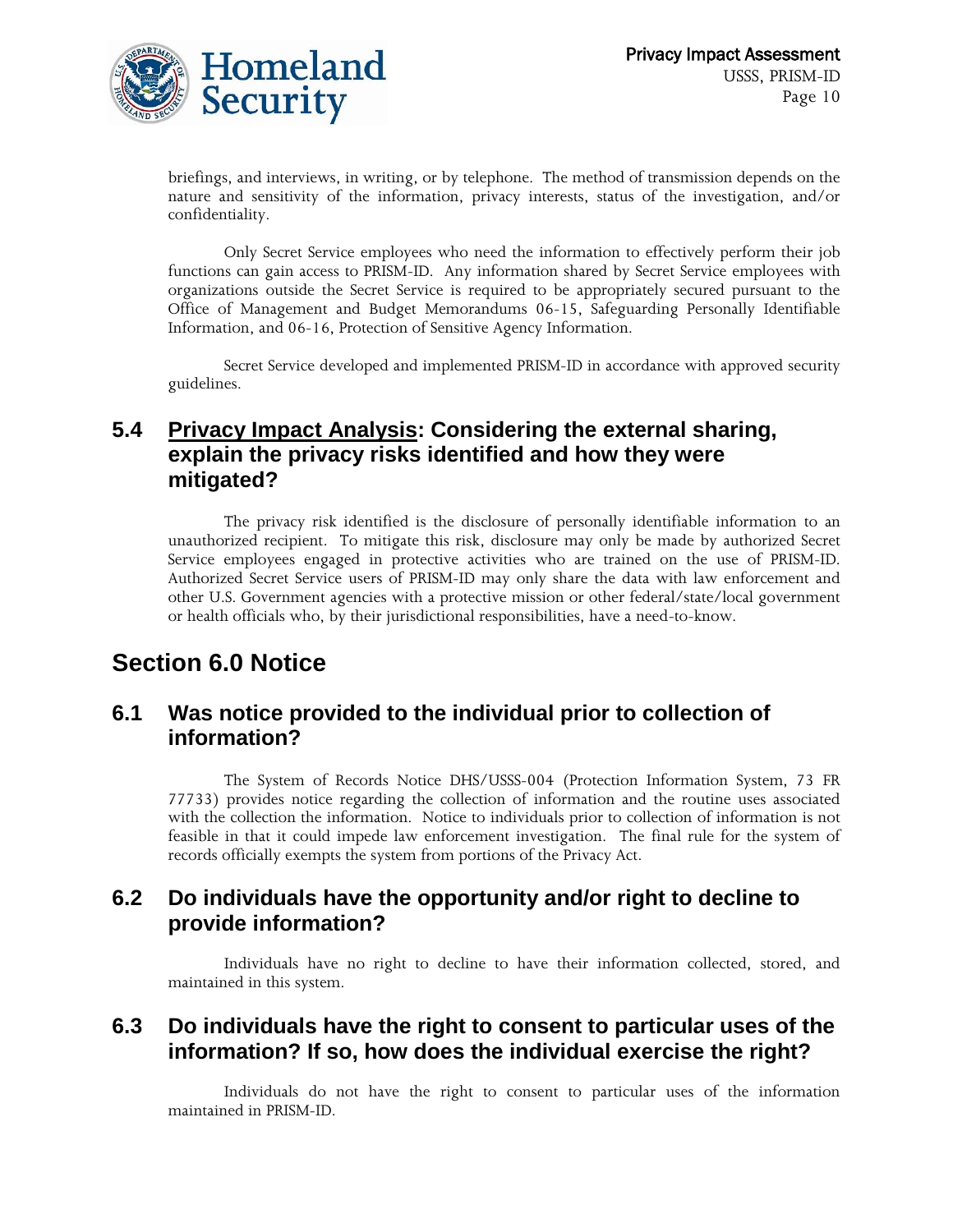

#### **6.4 Privacy Impact Analysis: Describe how notice is provided to individuals, and how the risks associated with individuals being unaware of the collection are mitigated.**

The System of Records Notice DHS/USSS-004 (Protection Information System of Records Notice, 73 FR 77733) provides notice regarding the collection of information, and the routine uses associated with the collection the information. Risks are mitigated through verification and validation during the course of the investigative process and again when information is entered into the PRISM-ID system, when discrepancies may be detected.

### **Section 7.0 Access, Redress and Correction**

#### **7.1 What are the procedures that allow individuals to gain access to their information?**

As a protection information system owned by the Secret Service, System of Records Notice DHS/USSS-004 (Protection Information System of Records Notice, 73 FR 77733) permits PRISM-ID to be excluded from the access and redress provisions of the Privacy Act. However, access requests will be considered on a case-by-case basis if made in writing to the Secret Service's FOIA Officer, Communications Center (FOIA/PA), 245 Murray Lane, Building T-5, Washington DC 20223, as specified in the Systems of Records Notice.

#### **7.2 What are the procedures for correcting inaccurate or erroneous information?**

The procedures are the same as those outlined in Question 7.1.

#### **7.3 How are individuals notified of the procedures for correcting their information?**

The mechanism for requesting correction of information contained in any Secret Service protection information system is specified in the System of Records Notice DHS/USSS-004 (Protection Information System of Records Notice, published in the Federal Register at 73 FR 77733) and also available on the Secret Service's public webpage.

#### **7.4 If no formal redress is provided, what alternatives are available to the individual?**

Although redress may not be available through the Secret Service because PRISM-ID is an exempt system of records and not subject to the redress requirements, an individual may submit a letter to the Secret Service Freedom of Information Officer addressing his or her concerns.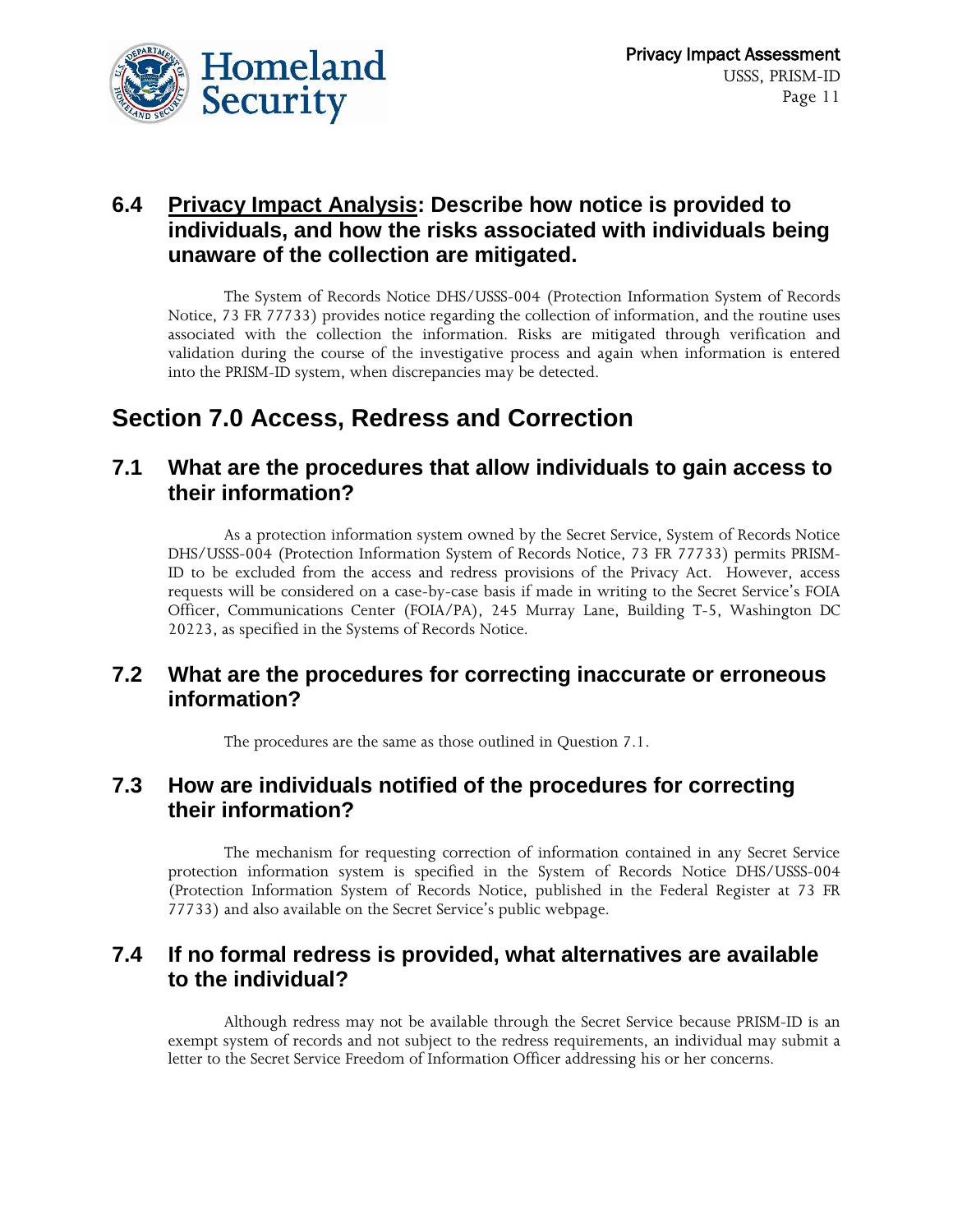

#### **7.5 Privacy Impact Analysis: Please discuss the privacy risks associated with the redress available to individuals and how those risks are mitigated?**

Redress is available through written request to the Secret Service Freedom of Information Officer as described above; however, providing individual access and/or correction of the records may be limited for law enforcement reasons as expressly permitted by the Privacy Act. Risks are also mitigated because PRISM-ID data is never used directly as evidence to prosecute crimes.

### **Section 8.0 Technical Access and Security**

#### **8.1 What procedures are in place to determine which users may access the system and are they documented?**

DHS physical and information security policies dictate who may access USSS computers and filing systems. Specifically, DHS Management Directive 4300A outlines information technology procedures for granting access to Secret Service computers. Access to the information is strictly limited by access controls to those who require it for completion of their official duties.

#### **8.2 Will Department contractors have access to the system?**

All Secret Service users of the PRISM-ID system are Secret Service employees. Contractors have not been given access to this system.

#### **8.3 Describe what privacy training is provided to users to either generally or specifically relevant to the program or system?**

All Secret Service employees and contractors are required to receive annual privacy and security training to ensure their understanding of proper handling and securing of PII. Also, DHS has published the "Handbook for Safeguarding Sensitive PII," providing employees and contractors additional guidance.

#### **8.4 Has Certification and Accreditation been completed for the system of systems supporting the program?**

The system has undergone certification and accreditation.

#### **8.5 What auditing measures and technical safeguards are in place to prevent misuse of data?**

All Secret Service information systems are audited regularly to ensure appropriate use and access to information. In addition, several of the tables have audit tables populated by triggers that capture all additions, modifications and deletions of main case data. There are also technical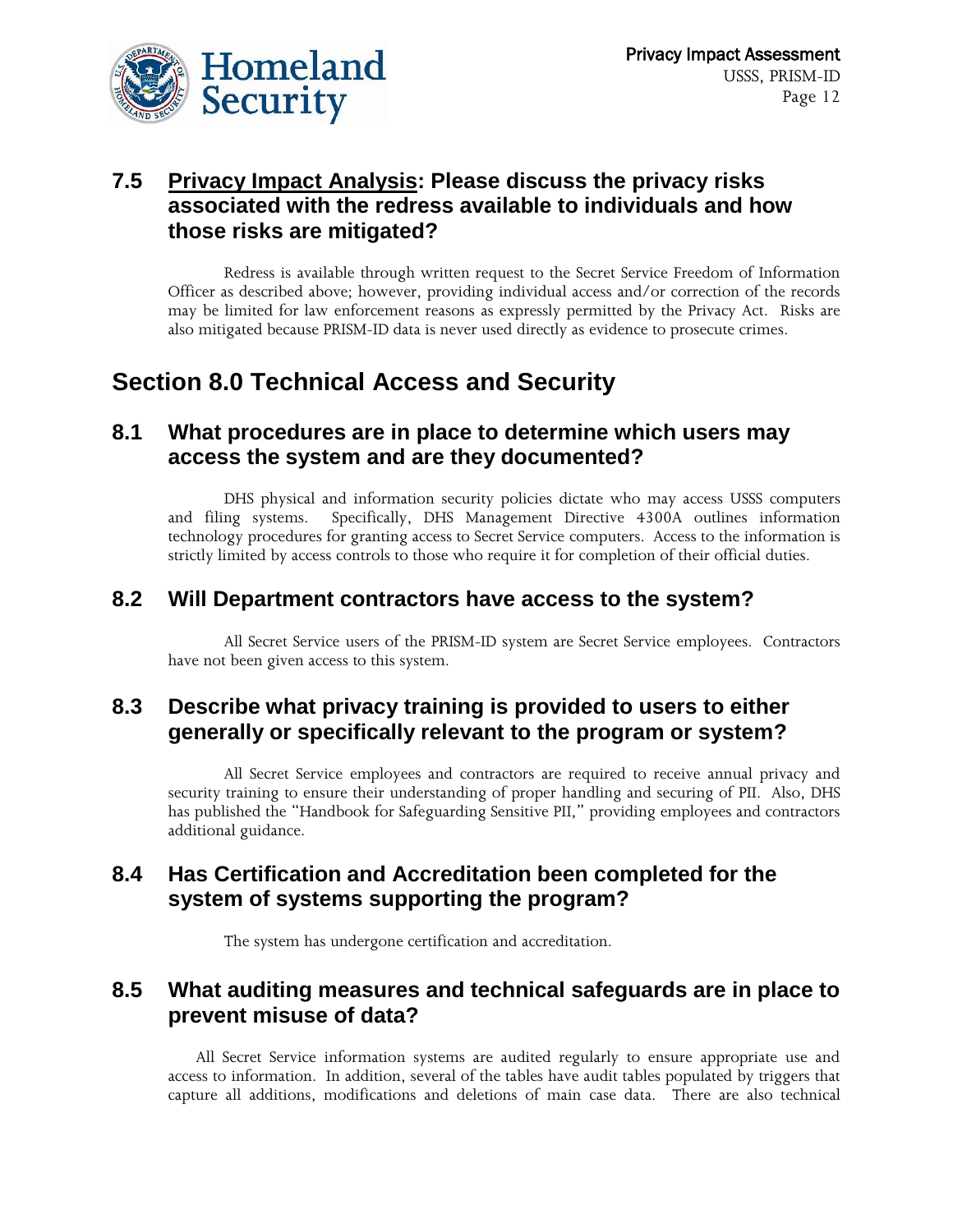

safeguards such as the use of client software which is installed on work stations and requires a valid approved user identification and password.

#### **8.6 Privacy Impact Analysis: Given the sensitivity and scope of the information collected, as well as any information sharing conducted on the system, what privacy risks were identified and how do the security controls mitigate them?**

As a protection information system owned by the Secret Service, PRISM-ID is covered by the System of Records Notice DHS/USSS-004 (Protection Information Systems, 73 FR 777333) which specifies how the information may be used. Also, all Secret Service employees and contractors are trained on the appropriate use of PII.

In addition, seven primary security standards were established for PRISM-ID. These include:

- 1. Identification/Authentication establishes user accountability and validity of identification;
- 2. Auditing records user activity for after the fact investigation of all transactions;
- 3. Accountability enables security-relevant activities on a system to be traced to individuals who may then be held responsible for their actions;
- 4. Availability assures that data is in the place where the user needs it, when the user needs it, and in the proper form;
- 5. Access Control limits access only to authorized programs and/or systems;
- 6. Only the limited work stations with the PRISM-ID client, a user and password can view the data;
- 7. Confidentiality assures that information is not made available or disclosed to unauthorized individuals, entities, or processes; and
- 8. Integrity assures that information has not been altered or destroyed in an unauthorized manner; PRISM-ID login includes a security warning to users concerning the appropriate use of the system's data.

### **Section 9.0 Technology**

#### **9.1 What type of project is the program or system?**

PRISM-ID is comprised of standard commercial hardware and software which has been modified to meet the need of the Secret Service.

#### **9.2 What stage of development is the system in and what project development lifecycle was used?**

The system is in the operations and maintenance lifecycle phase.